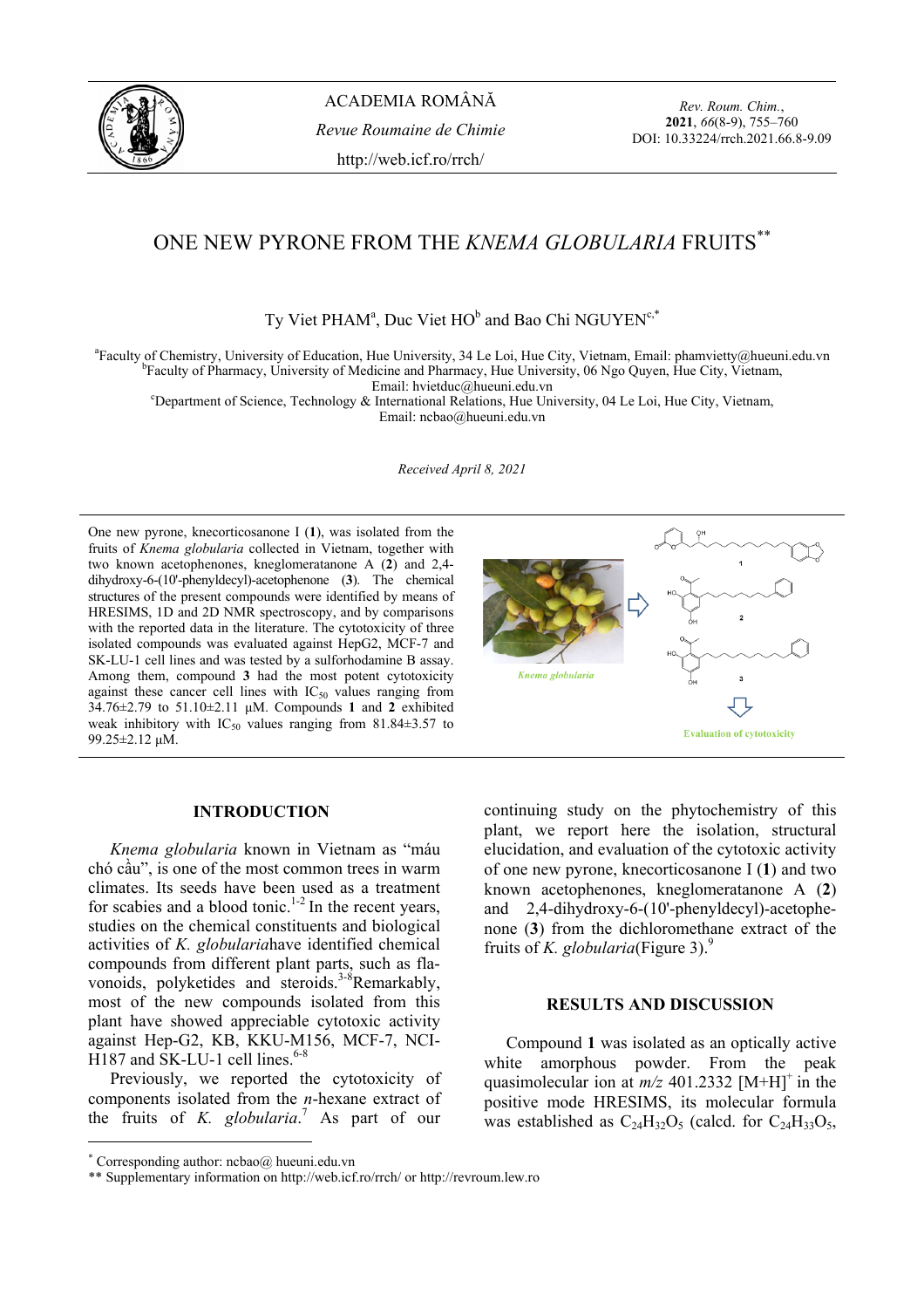401.2328), requiring nine degrees of unsaturation, in conjunction with NMR spectroscopic data. The UV spectrum of **1** in chloroform exhibited maxima at 291 and 343 nm, suggesting an aromatic chromophore. The IR spectrum showed absorption bands of a hydroxyl group  $(3395 \text{ cm}^{-1})$  and aromatic rings  $(1634 \text{ cm}^{-1})$ .

 The <sup>1</sup> H NMR spectrum (Table 1) of **1** showed resonances for three aromatic protons belonging to 1,3,4-trisubstituted benzene ring  $\delta$ <sub>H</sub> 6.67 (1H, d, *J* = 1.5 Hz, H-2′′), 6.71 (1H, d, *J* = 8.0 Hz, H-5′′), 6.61 (1H, dd, *J* = 8.0, 1.5 Hz, H-6′′)], three heteroaromatic methines  $\delta_H$  7.27 (dd,  $J = 9.5, 6.5$ ) Hz, H-4),  $6.19$  (d,  $J = 9.5$  Hz, H-3),  $6.07$  (d,  $J = 6.5$ Hz, H-5)], a methylenedioxy  $[\delta_{\text{H}}$  5.91 (2H, s, H<sub>2</sub>-1''')] along with an oxymethine  $\delta_H$  4.04 (1H, m, 2'-OH)]. The high-field region  $(\delta_H 1.28-2.67, 22H)$ showed methylene resonances attributed to a long hydrocarbon chain.

The <sup>13</sup>C NMR and HSOC spectra of **1** (Table 1) revealed resonances for one conjugated carbonyl carbon  $[\delta_c \ 162.7 \ (C-2)]$ , three oxygenated sp<sup>2</sup> quaternary carbons  $[\delta_C 163.7 (C-6), 147.5 (C-3'')$ , 145.4 (C-4")], an sp<sup>2</sup> quaternary carbon  $\lbrack \delta_C$  136.9 (C-1'')], six  $sp^2$  methine carbons [ $\delta_c$  113.7 (C-3), 143.6 (C-4), 104.6 (C-5), 108.9 (C-2′′), 108.1 (C-5''),  $121.1$  (C-6'')], an sp<sup>3</sup> oxygenated methylene carbon  $\lbrack \delta_C 100.7 \, (C-1''') \rbrack$ , an sp<sup>3</sup> oxygenated methine carbon  $\lceil \delta_C \rceil$  69.4 (C-2')] and nine methylenes ( $\delta$ <sub>C</sub> 25.5-42.0).

The HMBC correlations of H-3 to C-2/C-5, H-4 to C-2/C-6, H-5 to C-3/C-6 as well as an isolated spin system  $C(3)H-C(4)H-C(5)H$  in the COSY spectrum (Figure 1) suggested the presence of  $\alpha$ -pyrone ring moiety.<sup>10</sup> Next, the HMBC correlations from H-5 to C-1′, H-1′ to C-5/C-6/C-

 $2^{\prime}/C$ -3', and H-3' to C-1'/C-2'/C-4' as well as the obvious COSY correlations between H-1'  $(\delta_H 2.67)$ and 2.54) and H-2′ ( $\delta_H$  4.04) led to the assignment of a  $\alpha$ -pyrone ring at C-1' ( $\delta$ <sub>C</sub> 42.0) and a hydroxyl group at C-2′. The HMBC cross-peaks of H-2″ to C-4″/C-6″, H-5″ to C-1″/C-3″, H-6″ to C-2″/C-4″,  $H_2$ -1''' to C-3"/C-4" suggested the presence of 1,3,4-trisubstituted benzene ring bearing a methylenedioxy at C-3" ( $\delta$ <sub>C</sub> 147.5) and C-4" ( $\delta$ <sub>C</sub> 145.4). This sub-structure was attached to a long straight chain moiety at C-12′ ( $\delta$ <sub>C</sub> 35.7) based on the correlations of H-12' to C-2"  $(\delta_c 108.9)$ /C- $6''(\delta_c 121.1)$ , of H-2"/H-6" to C-12'. In order to determine absolute configuration of C-2′ chiral center, compound **1** was converted to benzoyl derivative (**1a**). The CD spectrum of **1a** exhibited positive, negative Cotton effects at 232 nm ( $\Delta \epsilon + 1.74$ ), 292 nm ( $\Delta \epsilon$ -2.49), respectively, indicating the *R* configuration based on the exciton chirality rule (Figure 2). This conclusion was also supported by the fact the optical rotation of **1** had the opposite sign with that of chaetoquadrin  $F<sup>11</sup>$ . Consequently, the structure of **1** was elucidated to be 6-(12-(benzo[*d*][1,3]dioxol-5-yl)-2*R*-hydroxydodecyl)-2*H*-pyran-2-one, and was named knecorticosanone I.

The other isolated compounds were identified as kneglomeratanone A (**2**) and 2,4-dihydroxy-6-  $(10)$ -phenyldecyl)-acetophenone  $(3)$ . Their chemical structures were established by spectroscopic evidence including 1D, 2D NMR, HRESIMS data and comparisons with those reported in the literature. Compounds **2** and **3** were isolated for the first time from *K. globularia*.



Fig. 1 – Key HMBC (**1a**) and COSY (**1b**) correlations of **1**.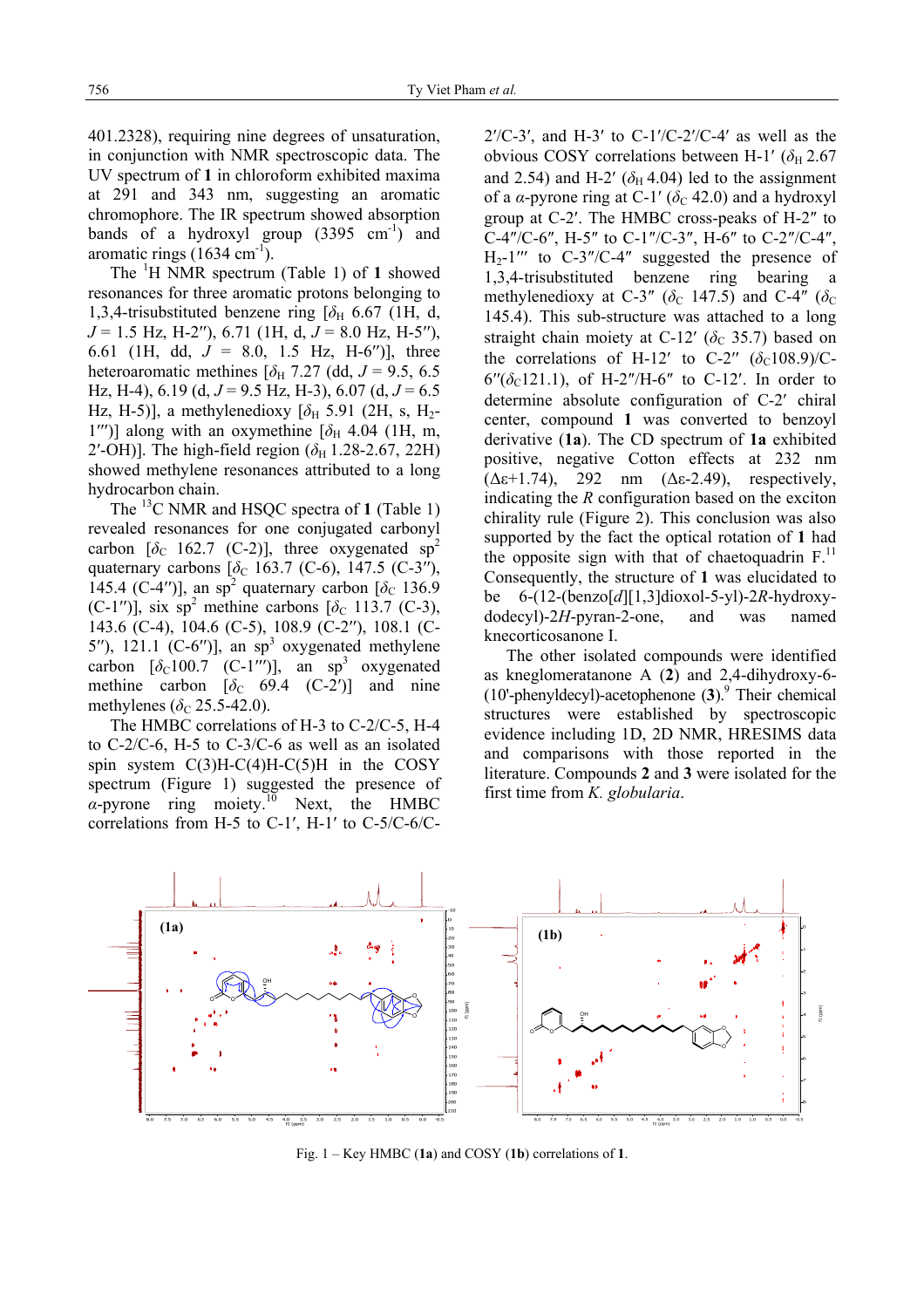

Fig. 2 – CD spectrum of **1a** in methanol.

| ۰,<br>٦ |  |
|---------|--|
|---------|--|

<sup>1</sup>H (500 MHz) and <sup>13</sup>C (125 MHz) NMR data of **1** in CDCl<sub>3</sub> [ $\delta$  (ppm), *J* (Hz)]

| Position                        | 1                |                                          |  |  |
|---------------------------------|------------------|------------------------------------------|--|--|
|                                 | $\delta_{\rm C}$ | $\delta_{\rm H}$                         |  |  |
| 1                               |                  |                                          |  |  |
| $\overline{\mathbf{c}}$         | 162.7            |                                          |  |  |
| $\overline{\mathbf{3}}$         | 113.7            | 6.19 d(9.5)                              |  |  |
| $\frac{4}{5}$                   | 143.6            | 7.27 dd $(9.5, 6.5)$                     |  |  |
|                                 | 104.6            | 6.07 d(6.5)                              |  |  |
| 6                               | 163.7            |                                          |  |  |
| 1'                              | 42.0             | 2.67 dd (14.5, 3.5); 2.54 dd (14.5, 8.5) |  |  |
|                                 | 69.4             | $4.04 \text{ m}$                         |  |  |
| $\frac{2^{\prime}}{3^{\prime}}$ | 37.4             | $1.51 \text{ t} (7.5)$                   |  |  |
|                                 | 25.5             | 1.28                                     |  |  |
| 5'                              | 29.8             | $1.28$ <sup>*</sup>                      |  |  |
| $6^{\prime}$                    | 29.6             | $1.28$ <sup>*</sup>                      |  |  |
| 7'                              | 29.6             | $1.28$ <sup>*</sup>                      |  |  |
| 8'                              | 29.5             | $1.28*$                                  |  |  |
| $\overline{9}$                  | 29.5             | $1.28*$                                  |  |  |
| 10'                             | 29.2             | $1.28*$                                  |  |  |
| 11'                             | 31.8             | $1.56$ t $(7.5)$                         |  |  |
| 12'                             | 35.7             | $2.52$ t (7.5)                           |  |  |
| 1 <sup>''</sup>                 | 136.9            |                                          |  |  |
| $2^{\prime\prime}$              | 108.9            | 6.67 d $(1.5)$                           |  |  |
| 3''                             | 147.5            |                                          |  |  |
| $4^{\prime\prime}$              | 145.4            |                                          |  |  |
| $5^{\prime\prime}$              | 108.1            | 6.71 d $(8.0)$                           |  |  |
| 6"                              | 121.1            | $6.61$ dd $(8.0, 1.5)$                   |  |  |
| OCH <sub>2</sub> O              | 100.7            | 5.91 s                                   |  |  |

Assignments were done by HSQC, HMBC experiments. \* Overlapping signals.

 The cytotoxicity of three isolated compounds were evaluated against Hep-G2, MCF-7 and SK-LU-1 cell lines and were tested by a sulforhodamine B assay, at levels comparable to that of ellipticine as the positive control,  $7,12-14$  and the results are described in Table 2. Among them, compound **3** exhibited the most potent cytotoxicity against these cell lines with  $IC_{50}$  values ranging from  $34.76 \pm 2.79$  to  $51.10 \pm 2.11$   $\mu$ M. Compounds **1** and **2** exhibited weak inhibitory effect against these cell lines with  $IC_{50}$  values ranging from 81.84  $\pm$  3.57 to 99.25  $\pm$  2.12  $\mu$ M. Previous compounds isolated by us also exhibited cytotoxicity against

these cell lines, which were more potent than these current compounds.<sup>7</sup> Knecorticosanone B, lacking aryl moiety in the alkyl chain showed stronger activity than compounds **2** and **3**. Comparing the cytotoxicities of **2** and **3** implied that the presence of more two methylene groups in the alkyl chain may be significantly increased the cytotoxic activity. In another way, it is interesting when comparing the activity between knecorticosanone A and malabaricone D, the presence of more two methylene groups in the alkyl chain that bearing a carbonyl group at the terminal reduced the activity.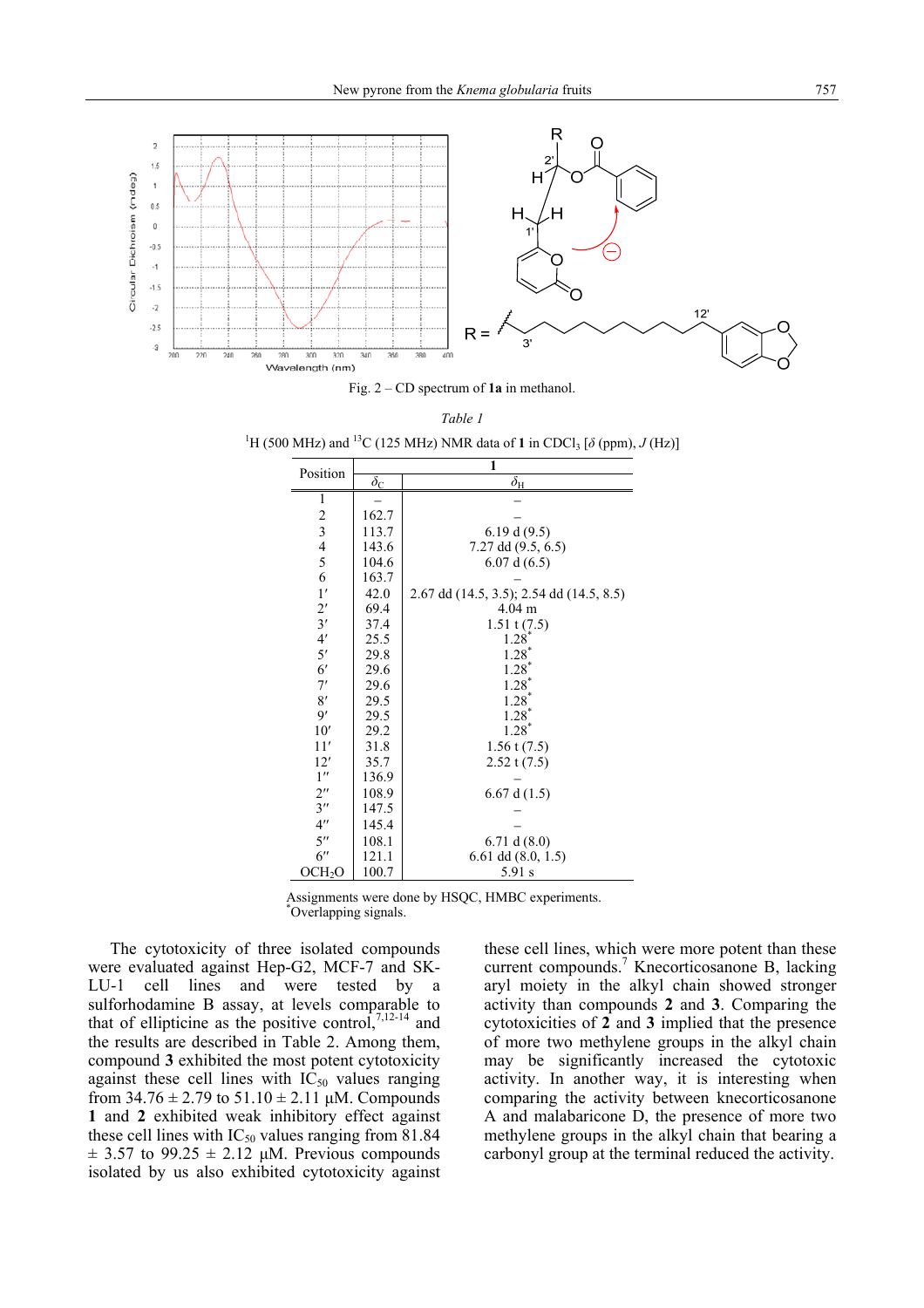

Fig. 3 – Structures of **1–3** isolated from the fruits of *Knema globularia*.

Cytotoxicities of **1–3** against human cancer cell lines

| Compound                        | $IC_{50}$ <sup>a</sup> ( $\mu$ M) |                  |                  |  |
|---------------------------------|-----------------------------------|------------------|------------------|--|
|                                 | $Hep-G2$                          | MCF-7            | SK-LU-1          |  |
|                                 | >100                              | $97.53 \pm 1.80$ | >100             |  |
| 2                               | $98.20 \pm 1.03$                  | $81.84 \pm 3.57$ | $99.25 \pm 2.12$ |  |
| 3                               | $51.10 \pm 2.11$                  | $37.97 \pm 2.25$ | $34.76 \pm 2.79$ |  |
| <b>Ellipticine</b> <sup>b</sup> | $0.33 \pm 0.03$                   | $0.44 \pm 0.03$  | $0.39 \pm 0.05$  |  |

 $^{a}$  IC<sub>50</sub> (concentration that inhibits 50% of cell growth). **b** Positive control.

### **EXPERIMENTAL**

#### **General experimental procedures**

 Optical rotation was measured with a JASCO-2000 Polarimeter (Hachioji, Japan). UV spectra were recorded on a Shimadzu UV-1800 spectrophotometer (Shimadzu, Kyoto, Japan). Infrared spectra were recorded on an IR Prestige-21 spectrometer (Shimadzu, Kyoto, Japan). Circular dichroism spectra were determined on a Chirascan<sup>TM</sup> CD spectrometer (Applied Photophysics Ltd., Surrey, United Kingdom). A Bruker Avance 500 spectrometer (Bruker, MA, USA), with TMS as an internal reference, was used to measure the NMR spectra. HRESIMS was performed on an Agilent 6545 Accurate-Mass spectrometer (Agilent, CA, USA). Column chromatography was performed using silica gel (60 N, spherical, neutral, 40-50 µm, Kanto Chemical Co., Inc., Tokyo, Japan), Cosmosil 75C18-OPN (Nacalai Tesque Inc., Kyoto, Japan), YMC RP-18 (Fuji Silysia Chemical Ltd, Kasugai, Aichi, Japan). Analytical thin-layer chromatography (TLC) was accomplished on pre-coated silica gel  $60F_{254}$  and RP-18 F<sub>254</sub> plates (0.25 or 0.50 mm thickness, Merck KGaA, Darmstadt, Germany). Compounds were visualized under UV radiation (254 and 365 nm) and by spraying the plates with 10% sulfuric acid followed by heating on a hot plate. The human cancer cell lines, Hep-G2, MCF-7 and SK-LU-1, were kindly provided by Prof. Chi-Ying Huang (Institute of Biopharmaceutical Sciences, National Yang-Ming University, Taiwan). Cell culture flasks and 96-well plates were from Corning Inc. (Corning, NY, USA). The ELISA Plate Reader

(Bio-Rad, California, USA) was used to measure the absorbance of the cells in the cytotoxicity assay.

#### **Plant material**

 The fruits of *K. globularia* were collected from Thua Thien Hue province, Vietnam (N16°57'53.0" E106°52'18.5") in July 2019. The plant was identified by Mr. Thao Xuan Hoang, Faculty of Biology, University of Education, Hue University. A voucher specimen (KC-SE-01) was deposited at the Faculty of Chemistry, University of Education, Hue University, Vietnam.

#### **Extraction and isolation**

 The dried fruits (2.2 kg) of *K. globularia* were powdered with a grinder and extracted successively with *n*-hexane (2.5 L x 6 times) and dichlomethane (DCM) (1.5 L x 4 times) at room temperature. Each of the supernatants was evaporated at under 40°C *in vacuo* to obtain two extracts, crude *n*-hexane (KCH, 700.0 g) and crude DCM (KCD, 55.0 g), respectively.

 The KCD extract (55.0 g) was applied to column chromatography on silica gel and subsequently eluted with a gradient system of *n*-hexane-EtOAc (100:0, 90:10, 80:20, 60:40, 50:50, 40:60, 20:80, 10:90, 0:100 v/v, 7.5 L each) to obtain 9 fractions (D1-D9). The D1 (18.0 g) fraction was chromatographed on a normal phase silica gel column, eluted with a gradient of *n*-hexane-acetone (10:1, 5:1, 2.5:1, 1:1, 0:1  $v/v$ , 7.5 L), to obtain 5 subfractions (D1A-D1E), according to their TLC profiles. The subfraction D1C (3.5 g) was subjected to Sephadex LH-20 column chromatography, eluted with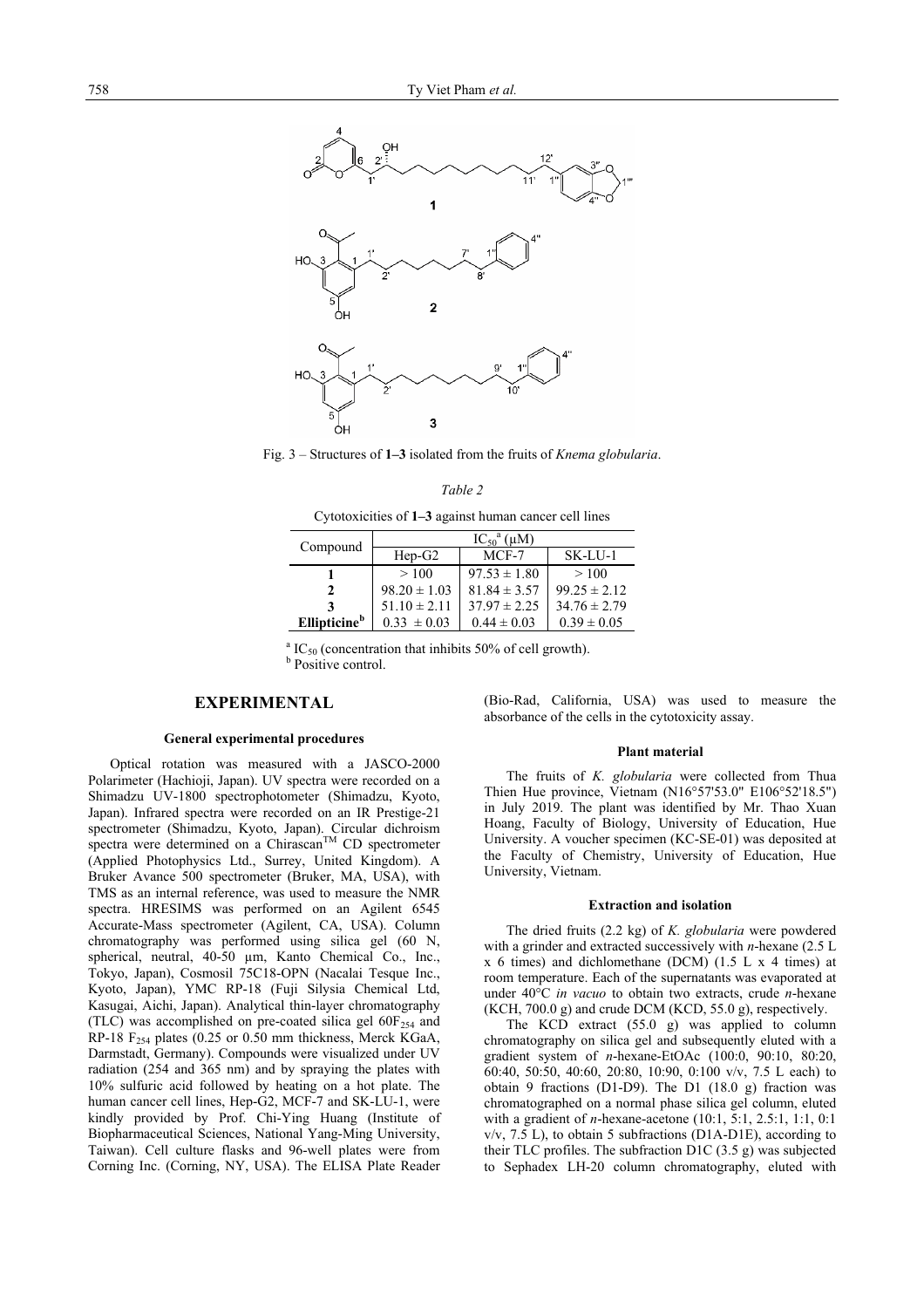$CH_2Cl_2-MeOH$  (1:1, v/v), and then applied to a YMC RP-18 column, eluted with MeOH-water (6:1, v/v) to yield **2** (26.8 mg) and **3** (32.5 mg). Similarly, fraction D3 (11.0 g) was chromatographed on silica gel column eluted with *n*-hexane-EtOAc  $(5:1, v/v, 6.6 L)$  to obtain 9 subfractions (D3A-D3I). The subfraction D3F (175.8 mg) was subjected to a YMC RP-18 column and eluted with MeOH-water (2:1, 1:1, 1:0 v/v, 3.5 L) followed by Sephadex LH-20 column chromatography, eluted with  $CH_2Cl_2$ -MeOH (1:1, v/v) and afforded 1 (6.4 mg).<br> **Expressions** F(1): White american powder [o]  $^{22}$ 

Knecorticosanone I (1): White amorphous powder;  $\lceil \alpha \rceil_D$  $-4.6^{\circ}$  (*c*=0.13, MeOH); UV (CHCl<sub>3</sub>) λ<sub>max</sub> (log ε) 291 (6.83), 243 (6.61) nm; IR (KBr)  $v_{\text{max}}$  (cm<sup>-1</sup>): 3395, 2957, 2922, 2851, 1634, 1445, 1234, 1098, 1038, 937, 799, 665; <sup>1</sup> H NMR (500 MHz, CDCl<sub>3</sub>) and <sup>13</sup>C NMR (125 MHz, CDCl<sub>3</sub>): see Table 1; HRESIMS  $m/z$  401.2332 [M+H]<sup>+</sup> (calcd. for C<sub>24</sub>H<sub>33</sub>O<sub>5</sub>, 401.2328).

#### **Benzoylation of compound 1**

 Compound **1** (3 mg) was dissolved in the mixture of pyridine (0.5 mL) and benzoyl chloride (0.2 mL) in a sealed tube at room temperature for 30 minutes. The reaction mixture was then diluted with 4 mL water and extracted with EtOAc (2 mL x 3 times). The combined EtOAc extract was washed with 5 mL water (3 times) and then placed in a heating block (37°C), to yield crude product. This was further purified by a silica gel column, eluting with *n*-hexane-EtOAc (10:1, v/v), to afford **1a** (4.7 mg).

Compound  $(1a)$ : Pale yellow oil; <sup>1</sup>H NMR (500 MHz, CDCl<sub>3</sub>):  $\delta_{\text{H}}$  8.00 (2H, dd,  $J = 1.2$ , 8.4 Hz, H<sub>ortho</sub>/OBz), 7.43 (3H, m, H*para* and H*meta*/OBz), 7.18 (1H, dd, *J* = 6.6, 9.0 Hz, H-4), 6.71 (1H, d, *J* = 7.8 Hz, H-5′′), 6.66 (1H, d, *J* = 1.2 Hz, H-2′′), 6.71 (1H, d, *J* = 7.8 Hz, H-5′′), 6.60 (1H, dd, *J* = 1.2, 7.8 Hz, H-6′′), 6.16 (1H, d, *J* = 9.0 Hz, H-3), 6.02 (1H, d, *J* = 6.6 Hz, H-5), 5.90 (2H, s, OC $H_2$ O), 4.22 (1H, m, H-2'), 2.86 (1H, d, *J* = 6.0 Hz, H-1′a), 2.50 (2H, t, *J* = 7.8 Hz, H-12′), 2.51 (1H, d, t, *J* = 7.8 Hz, H-1′b), 1.64 (2H, m, H-11′), 1.54 (2H, m, H-3′), 1.28 (overlapped, H-3′÷H-10′).

#### **SRB Assay for evaluating the cytotoxic activity**

 Three monolayer human cancer cell lines including LU-1, Hep-G2, and MCF-7 was used in the cytotoxicity assays. Stock cultures were grown in T-75 flasks containing 10 mL of Dulbecco's Modified Eagle Medium (DMEM) with 2 mM glutamine,  $1.5$  gL<sup>-1</sup> sodium bicarbonate and  $10\%$  Fetal Bovine Serum (FBS). Media were changed at 48-hours intervals. The cells were dissociated with 0.05% Trypsin-EDTA, subcultured every 3-5 days with the ratio of (1:3) and incubated at 37°C under humidified 5% carbon dioxide atmosphere. Tumor cells were cultivated in a humidified atmosphere of  $5\%$  CO<sub>2</sub> at 37°C for 48 h. Cell viability was examined by sulforhodamine B (SRB) method for cell density determination, based on the measurement of cellular protein content.<sup>14</sup> Viable cells were seeded in the growth medium (180 µL) into 96-well microplates  $(4 \times 10^4$  cells per well) and allowed to attach overnight. Tested samples were added carefully into each well of 96-well plates and the cultivation was continued under the same conditions for another 72 h. Thereafter, the medium was removed and the remaining cell monolayers are fixed with the cold 20% (w/v) trichloroacetic acid for 1 h at  $4^{\circ}$ C and stained by 1X SRB staining solution at room temperature for 30 min, after which the unbound dye was removed by washing repeatedly with  $1\%$  (v/v) acetic acid. The protein-bound dye is dissolved in 10 mM Tris base solution for optical density determination at 515 nm on an ELISA Plate Reader (BioRad). DMSO 10% was used as blank sample while ellipticine was used as positive control. The cytotoxicity was measured at doses of 100, 20, 4, and 0.8 μM and estimated as a half maximal inhibitory concentration  $(IC_{50})$ , which was calculated by the program TableCurve Version 4.0. All experiments were prepared in triplicates. The inhibition rate (IR) of cells was calculated by the following formula IR% =  ${100\% [(absorbane<sub>t</sub> - absorbane<sub>0</sub>)/(absorbane<sub>c</sub> - absorbane<sub>0</sub>)] \times$  $100$ }, in which: IR: Inhibition rate of cell growth, absorbance<sub>t</sub>: average optical density value at day 3; absorbance $<sub>0</sub>$ : average</sub> optical density value at time-zero; absorbance<sub>c</sub>: average optical density value of the blank DMSO control sample.

#### **CONCLUSION**

 One new pyrone derivative, knecorticosanone I (**1**) has been isolated and structural elucidated by combined spectroscopic data (FT-IR, UV, HRESIMS, CD, 1D and 2D NMR) and by comparison optical rotation with the reported data in the literature, along with two known compounds, kneglomeratanone A (**2**) and 2,4-dihydroxy-6-(10' phenyldecyl)-acetophenone (**3**) from the fruits of *Knema globularia* (Lam.) Warb. used in Asian ethnomedicine. Their weak to moderate inhibitory effect against three human cancer cell lines (Hep-G2, MCF-7 and SK-LU-1) have been shown in this study.

*Acknowledgements:* This research was financially supported by Hue University (ID No. DHH2019- 08-10). We are grateful to Mr. Thao Xuan Hoang (Faculty of Biology, University of Education, Hue University, 34 Le Loi, Hue City, Vietnam) for collecting the plant material and to Mr. Luong Vu Dang (Institute of Chemistry, VAST, Hanoi, Vietnam) for recording the NMR spectra.

#### **REFERENCES**

- 1. H. H. Pham, "An illustrated the flora of Vietnam", Young Publisher, Ho Chi Minh, Vietnam, 1999.
- 2. C. Wiart, "Medicinal plants of Asia and the Pacific"*,* Boca Raton: CRC Press, **2006.**
- 3. M. L. Mei, Y. Yang, W. Ni and C. X. Chen, *Acta Bot. Yunnan.*, **2000**, *22*, 358.
- 4. W. L. Mei, W. Ni, Y. Hua and C. X. Chen, *Nat. Prod. Res. Dev.*, **2002**, *14*, 26.
- 5. U. Sriphana, C. Yenjai and M. Koatthada, *Phytochem Lett.*, **2016**, *16*,129.
- 6. U. Sriphana, C. Yenjai, J. Suthiwong and K. Poopasit, *Nat. Prod. Res.*, **2020**, 1. [https://doi.org/10.1080/ 14786419.14782020.11815736]
- 7. T.V. Pham, H.K.T. Bach, D.V. Ho and B.C. Nguyen, *Nat. Prod. Res.*, **2020**, 1. [https://doi.org/10.1080/ 14786419.14782020.11777416]
- 8. C. Chuenban, A. Sombatsri, T. Sribuhom, C. Pornchoo, A. Prawan and S. Tontapha, *RSC Adv.*, **2021**, *11*, 4097.